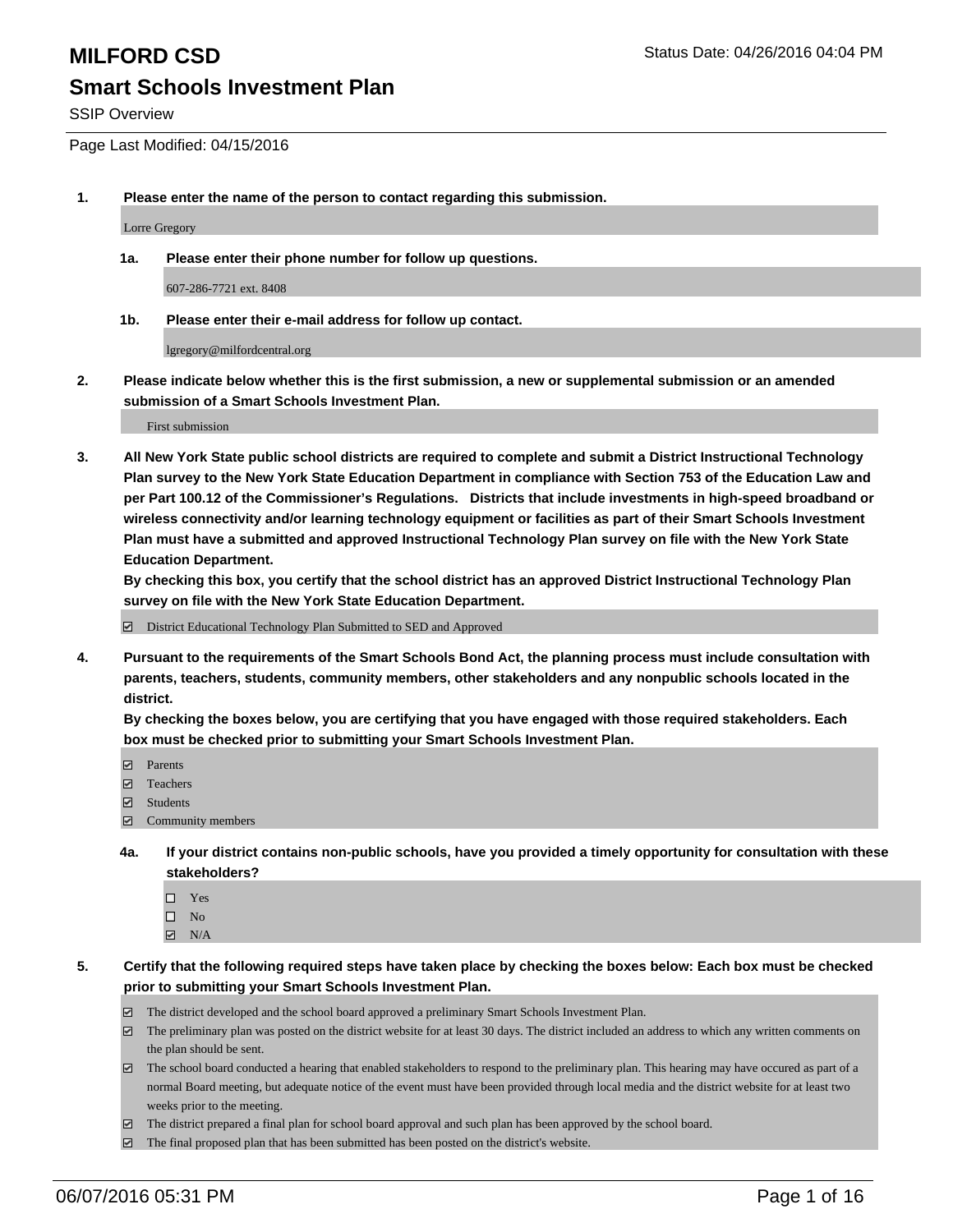SSIP Overview

Page Last Modified: 04/15/2016

**5a. Please upload the proposed Smart Schools Investment Plan (SSIP) that was posted on the district's website. Note that this should be different than your recently submitted Educational Technology Survey. The Final SSIP, as approved by the School Board, should also be posted on the website and remain there during the course of the projects contained therein.**

FinalSmartSchoolsInvestmentPlan.pdf

**6. Please enter an estimate of the total number of students and staff that will benefit from this Smart Schools Investment Plan based on the cumulative projects submitted to date.**

480

**7. An LEA/School District may partner with one or more other LEA/School Districts to form a consortium to pool Smart Schools Bond Act funds for a project that meets all other Smart School Bond Act requirements. Each school district participating in the consortium will need to file an approved Smart Schools Investment Plan for the project and submit a signed Memorandum of Understanding that sets forth the details of the consortium including the roles of each respective district.**

 $\Box$  The district plans to participate in a consortium to partner with other school district(s) to implement a Smart Schools project.

**8. Please enter the name and 6-digit SED Code for each LEA/School District participating in the Consortium.**

| <b>Partner LEA/District</b> | ISED BEDS Code |
|-----------------------------|----------------|
| (No Response)               | (No Response)  |

**9. Please upload a signed Memorandum of Understanding with all of the participating Consortium partners.**

(No Response)

**10. Your district's Smart Schools Bond Act Allocation is:**

\$499,549

**11. Enter the budget sub-allocations by category that you are submitting for approval at this time. If you are not budgeting SSBA funds for a category, please enter 0 (zero.) If the value entered is \$0, you will not be required to complete that survey question.**

|                                       | Sub-<br>Allocations |
|---------------------------------------|---------------------|
| School Connectivity                   | 0                   |
| Connectivity Projects for Communities |                     |
| <b>Classroom Technology</b>           | 145,838             |
| Pre-Kindergarten Classrooms           | 0                   |
| Replace Transportable Classrooms      | $\Omega$            |
| High-Tech Security Features           |                     |
| Totals:                               | 145,838.00          |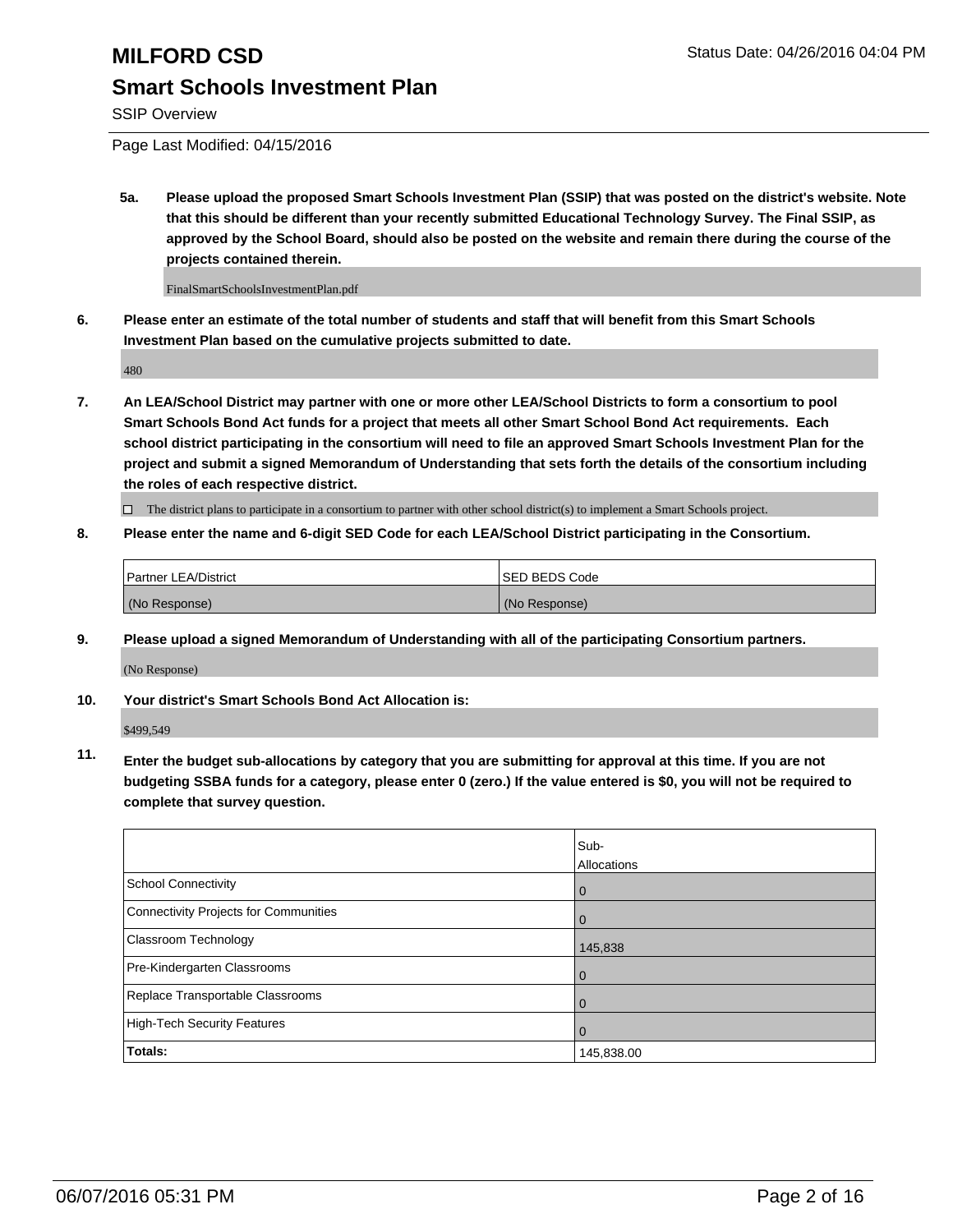## **MILFORD CSD Status Date: 04/26/2016 04:04 PM Smart Schools Investment Plan**

School Connectivity

Page Last Modified: 04/15/2016

- **1. In order for students and faculty to receive the maximum benefit from the technology made available under the Smart Schools Bond Act, their school buildings must possess sufficient connectivity infrastructure to ensure that devices can be used during the school day. Smart Schools Investment Plans must demonstrate that:**
	- **sufficient infrastructure that meets the Federal Communications Commission's 100 Mbps per 1,000 students standard currently exists in the buildings where new devices will be deployed, or**
	- **is a planned use of a portion of Smart Schools Bond Act funds, or**
	- **is under development through another funding source.**

**Smart Schools Bond Act funds used for technology infrastructure or classroom technology investments must increase the number of school buildings that meet or exceed the minimum speed standard of 100 Mbps per 1,000 students and staff within 12 months. This standard may be met on either a contracted 24/7 firm service or a "burstable" capability. If the standard is met under the burstable criteria, it must be:**

**1. Specifically codified in a service contract with a provider, and**

**2. Guaranteed to be available to all students and devices as needed, particularly during periods of high demand, such as computer-based testing (CBT) periods.**

**Please describe how your district already meets or is planning to meet this standard within 12 months of plan submission.**

(No Response)

- **1a. If a district believes that it will be impossible to meet this standard within 12 months, it may apply for a waiver of this requirement, as described on the Smart Schools website. The waiver must be filed and approved by SED prior to submitting this survey.**
	- $\Box$  By checking this box, you are certifying that the school district has an approved waiver of this requirement on file with the New York State Education Department.

## **2. Connectivity Speed Calculator (Required)**

|                         | Number of<br>Students | Multiply by<br>100 Kbps | Divide by 1000   Current Speed<br>to Convert to<br>Required<br>Speed in Mb | lin Mb           | Expected<br>Speed to be<br>Attained Within   Required<br>12 Months | <b>Expected Date</b><br><b>When</b><br>Speed Will be<br><b>Met</b> |
|-------------------------|-----------------------|-------------------------|----------------------------------------------------------------------------|------------------|--------------------------------------------------------------------|--------------------------------------------------------------------|
| <b>Calculated Speed</b> | l (No<br>Response)    | (No Response)           | (No<br>Response)                                                           | (No<br>Response) | (No<br>Response)                                                   | l (No<br>Response)                                                 |

**3. Briefly describe how you intend to use Smart Schools Bond Act funds for high-speed broadband and/or wireless connectivity projects in school buildings.**

(No Response)

**4. Briefly describe the linkage between the district's District Instructional Technology Plan and the proposed projects. (There should be a link between your response to this question and your response to Question 1 in Part E. Curriculum and Instruction "What are the district's plans to use digital connectivity and technology to improve teaching and learning?)**

(No Response)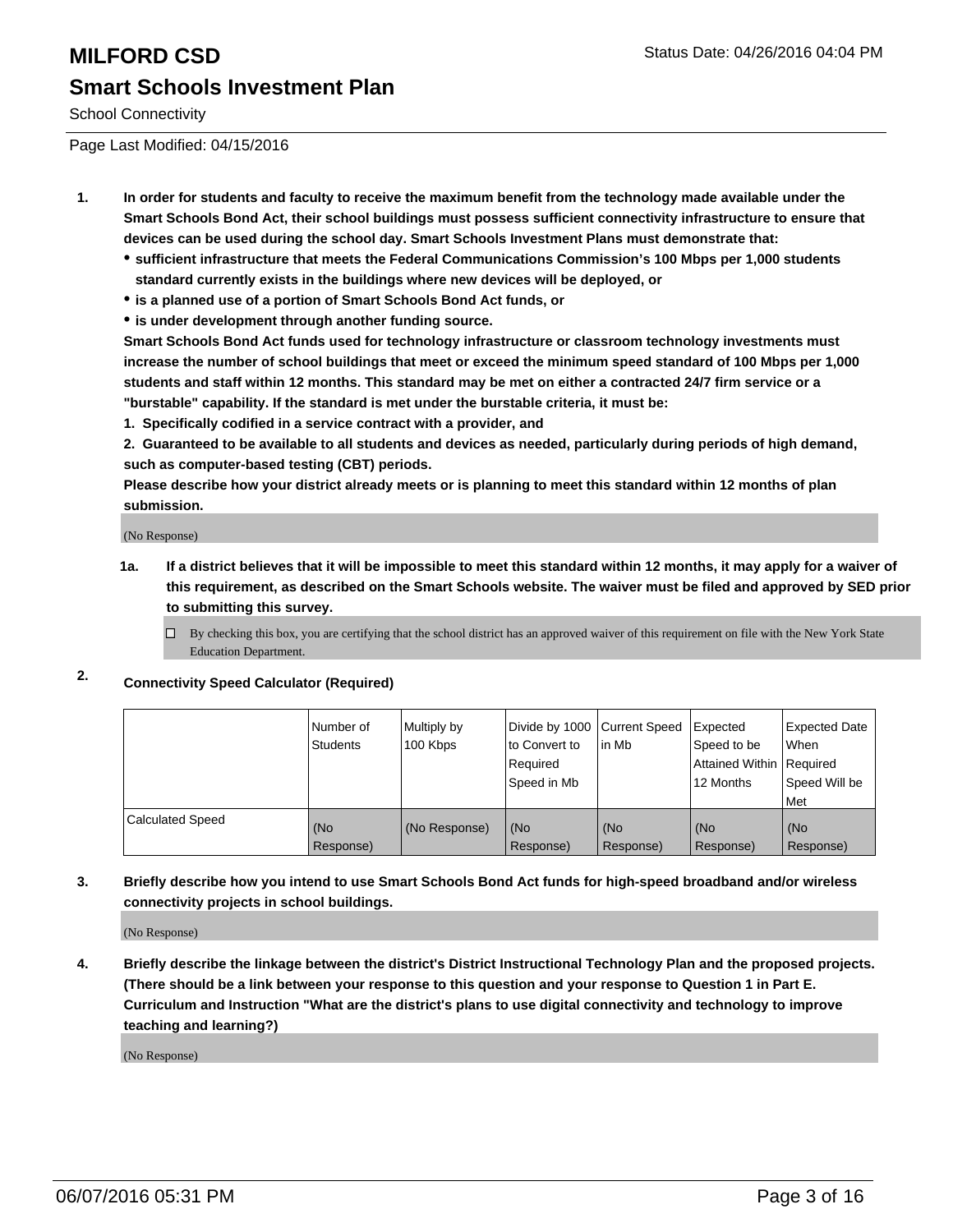School Connectivity

Page Last Modified: 04/15/2016

**5. If the district wishes to have students and staff access the Internet from wireless devices within the school building, or in close proximity to it, it must first ensure that it has a robust Wi-Fi network in place that has sufficient bandwidth to meet user demand.**

**Please describe how you have quantified this demand and how you plan to meet this demand.**

(No Response)

**6. As indicated on Page 5 of the guidance, the Office of Facilities Planning will have to conduct a preliminary review of all capital projects, including connectivity projects.**

| <b>Project Number</b> |  |
|-----------------------|--|
| (No Response)         |  |

**7. Certain high-tech security and connectivity infrastructure projects may be eligible for an expedited review process as determined by the Office of Facilities Planning.**

**Was your project deemed eligible for streamlined review?**

(No Response)

**8. Include the name and license number of the architect or engineer of record.**

| <b>Name</b>   | License Number |
|---------------|----------------|
| (No Response) | (No Response)  |

**9. If you are submitting an allocation for School Connectivity complete this table. Note that the calculated Total at the bottom of the table must equal the Total allocation for this category that you entered in the SSIP Overview overall budget.** 

|                                            | Sub-          |
|--------------------------------------------|---------------|
|                                            | Allocation    |
| Network/Access Costs                       | (No Response) |
| <b>Outside Plant Costs</b>                 | (No Response) |
| School Internal Connections and Components | (No Response) |
| Professional Services                      | (No Response) |
| Testing                                    | (No Response) |
| <b>Other Upfront Costs</b>                 | (No Response) |
| <b>Other Costs</b>                         | (No Response) |
| Totals:                                    |               |

| Select the allowable expenditure | Item to be purchased | l Quantitv    | Cost per Item | <b>Total Cost</b> |
|----------------------------------|----------------------|---------------|---------------|-------------------|
| type.                            |                      |               |               |                   |
| Repeat to add another item under |                      |               |               |                   |
| each type.                       |                      |               |               |                   |
| (No Response)                    | (No Response)        | (No Response) | (No Response) | (No Response)     |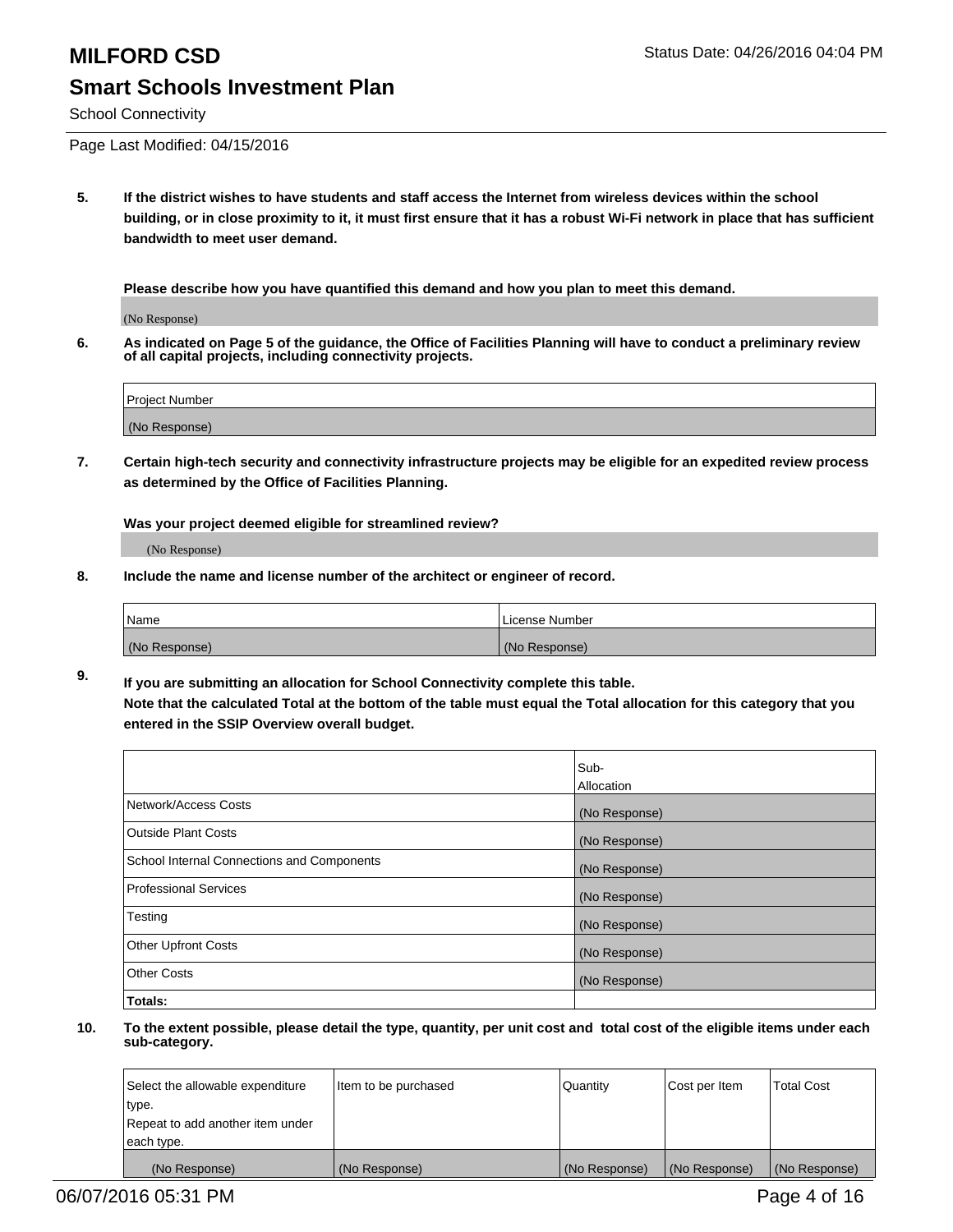Community Connectivity (Broadband and Wireless)

Page Last Modified: 04/15/2016

**1. Briefly describe how you intend to use Smart Schools Bond Act funds for high-speed broadband and/or wireless connectivity projects in the community.**

(No Response)

**2. Please describe how the proposed project(s) will promote student achievement and increase student and/or staff access to the Internet in a manner that enhances student learning and/or instruction outside of the school day and/or school building.**

(No Response)

**3. Community connectivity projects must comply with all the necessary local building codes and regulations (building and related permits are not required prior to plan submission).**

 $\Box$  I certify that we will comply with all the necessary local building codes and regulations.

**4. Please describe the physical location of the proposed investment.**

(No Response)

**5. Please provide the initial list of partners participating in the Community Connectivity Broadband Project, along with their Federal Tax Identification (Employer Identification) number.**

| Project Partners | Federal ID#   |
|------------------|---------------|
| (No Response)    | (No Response) |

**6. If you are submitting an allocation for Community Connectivity, complete this table.**

**Note that the calculated Total at the bottom of the table must equal the Total allocation for this category that you entered in the SSIP Overview overall budget.**

|                             | Sub-Allocation |
|-----------------------------|----------------|
| Network/Access Costs        | (No Response)  |
| Outside Plant Costs         | (No Response)  |
| <b>Tower Costs</b>          | (No Response)  |
| Customer Premises Equipment | (No Response)  |
| Professional Services       | (No Response)  |
| Testing                     | (No Response)  |
| Other Upfront Costs         | (No Response)  |
| Other Costs                 | (No Response)  |
| Totals:                     |                |

| Select the allowable expenditure | Item to be purchased | Quantity      | Cost per Item | <b>Total Cost</b> |
|----------------------------------|----------------------|---------------|---------------|-------------------|
| type.                            |                      |               |               |                   |
| Repeat to add another item under |                      |               |               |                   |
| each type.                       |                      |               |               |                   |
| (No Response)                    | (No Response)        | (No Response) | (No Response) | (No Response)     |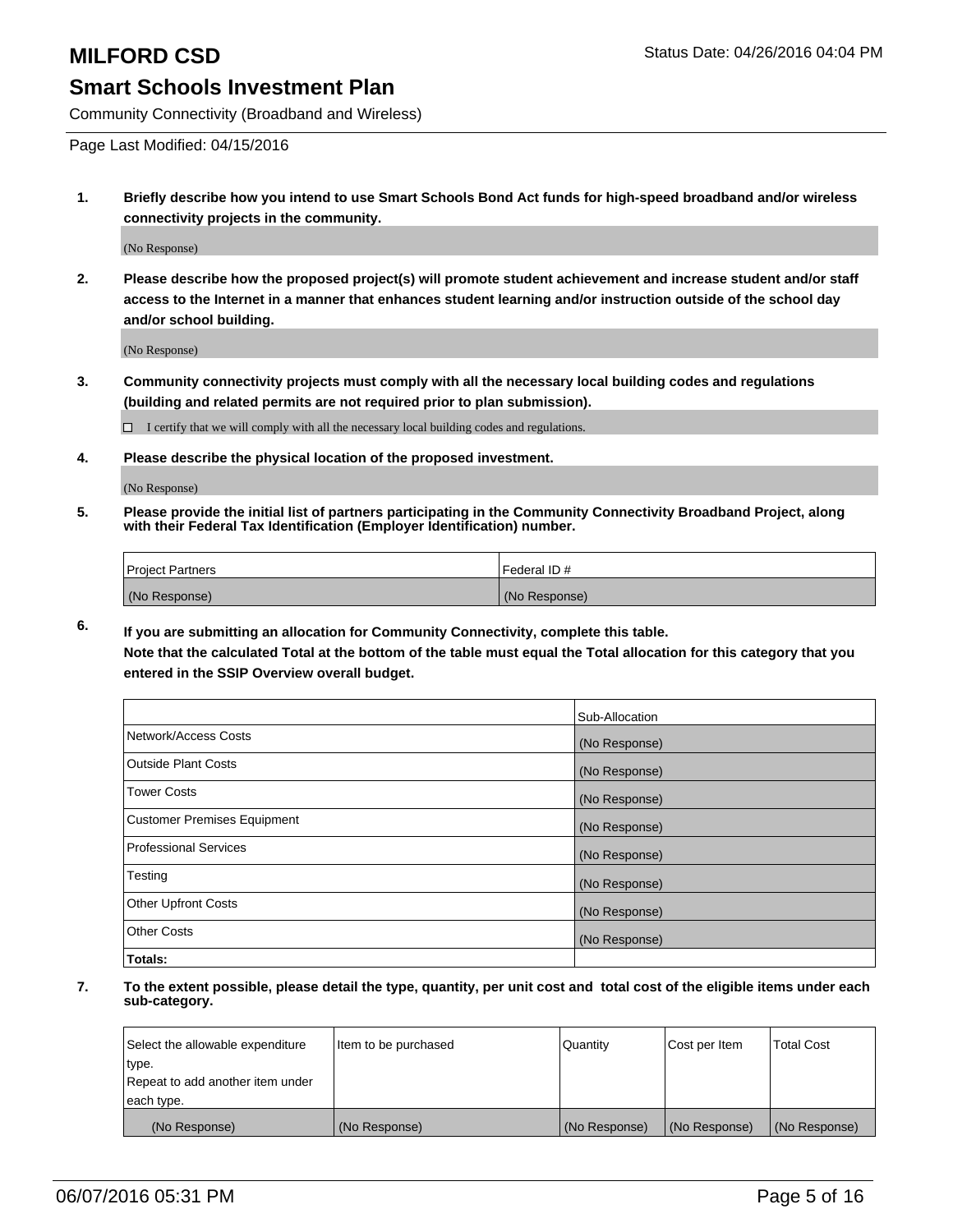Classroom Learning Technology

Page Last Modified: 04/15/2016

**1. In order for students and faculty to receive the maximum benefit from the technology made available under the Smart Schools Bond Act, their school buildings must possess sufficient connectivity infrastructure to ensure that devices can be used during the school day. Smart Schools Investment Plans must demonstrate that sufficient infrastructure that meets the Federal Communications Commission's 100 Mbps per 1,000 students standard currently exists in the buildings where new devices will be deployed, or is a planned use of a portion of Smart Schools Bond Act funds, or is under development through another funding source.**

**Smart Schools Bond Act funds used for technology infrastructure or classroom technology investments must increase the number of school buildings that meet or exceed the minimum speed standard of 100 Mbps per 1,000 students and staff within 12 months. This standard may be met on either a contracted 24/7 firm service or a "burstable" capability. If the standard is met under the burstable criteria, it must be:**

**1. Specifically codified in a service contract with a provider, and**

**2. Guaranteed to be available to all students and devices as needed, particularly during periods of high demand, such as computer-based testing (CBT) periods.**

**Please describe how your district already meets or is planning to meet this standard within 12 months of plan submission.**

1. The school purchases 1Gb bandwith from ISP:Level3 via the South Central Regional Information Center.

2. The District currently exceeds the Federal Communications Commission's minimum speed standard of 100 Mbps per 1,000 students with 1 Gbps (1,000 Mbps) for a student population of 393. The District's current WiFi network has sufficient bandwidth to meet projected user demand.

**1a. If a district believes that it will be impossible to meet this standard within 12 months, it may apply for a waiver of this requirement, as described on the Smart Schools website. The waiver must be filed and approved by SED prior to submitting this survey.**

 $\Box$  By checking this box, you are certifying that the school district has an approved waiver of this requirement on file with the New York State Education Department.

## **2. Connectivity Speed Calculator (Required)**

|                         | Number of       | Multiply by |                | Divide by 1000 Current Speed Expected |                          | Expected Date |
|-------------------------|-----------------|-------------|----------------|---------------------------------------|--------------------------|---------------|
|                         | <b>Students</b> | 100 Kbps    | lto Convert to | lin Mb                                | Speed to be              | l When        |
|                         |                 |             | Required       |                                       | Attained Within Required |               |
|                         |                 |             | Speed in Mb    |                                       | 12 Months                | Speed Will be |
|                         |                 |             |                |                                       |                          | <b>Met</b>    |
| <b>Calculated Speed</b> | 393             | 39,300      | 39.3           | 1024                                  | <b>NA</b>                | <b>NA</b>     |

**3. If the district wishes to have students and staff access the Internet from wireless devices within the school building, or in close proximity to it, it must first ensure that it has a robust Wi-Fi network in place that has sufficient bandwidth to meet user demand.**

### **Please describe how you have quantified this demand and how you plan to meet this demand.**

The District's Wi-Fi network was updated in 2014 with just under 30 access points in the rural K-12 school building. Each access point can support a maximum of 255 client devices per radio, in general it is recommended to plan for 40 to 60 clients per radio so as to provide good user experience. The average classroom size is 20-35 students therefore the current radios exceed average usage. Access points are strategically placed throughout the school to ensure the user demand.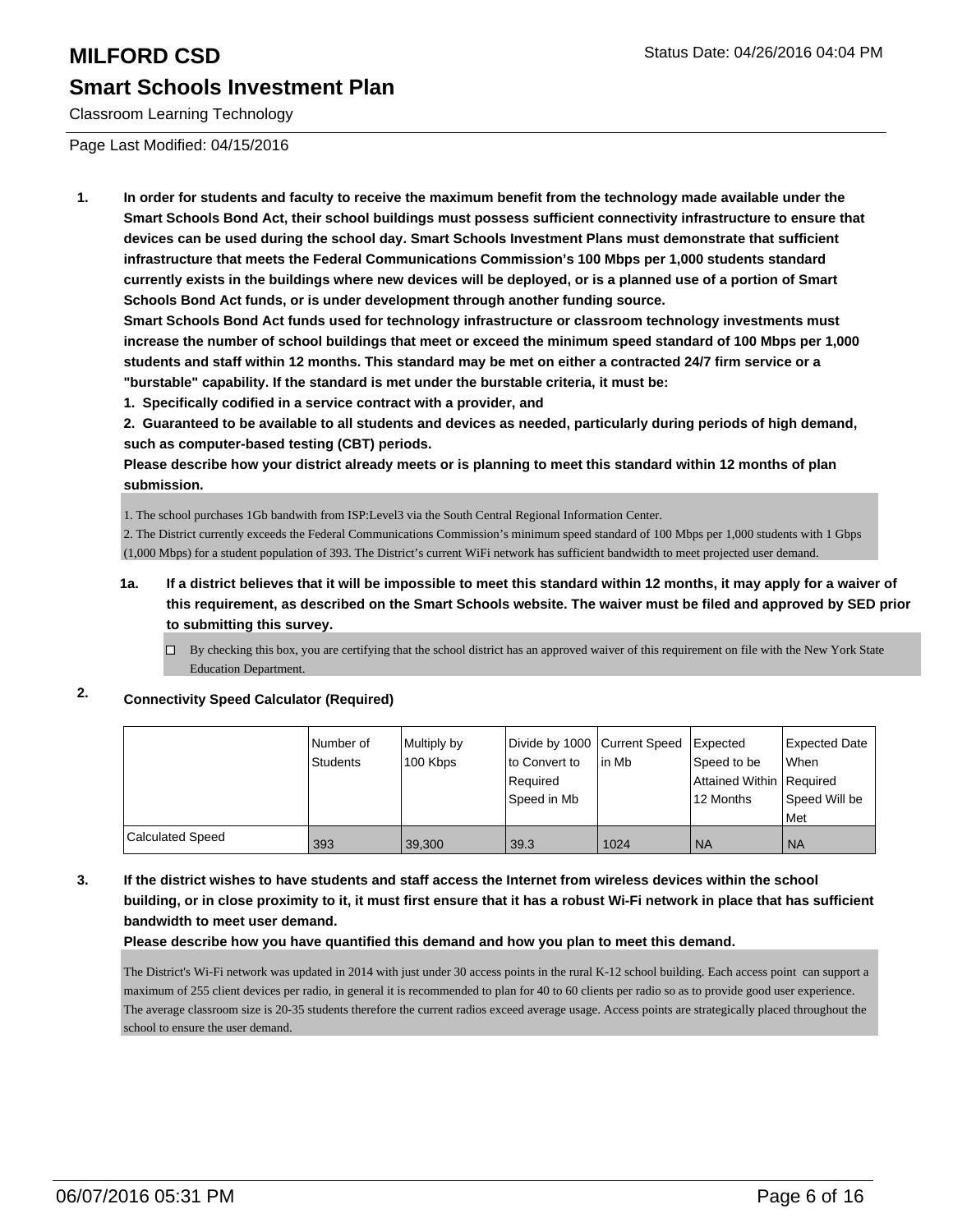Classroom Learning Technology

Page Last Modified: 04/15/2016

**4. All New York State public school districts are required to complete and submit an Instructional Technology Plan survey to the New York State Education Department in compliance with Section 753 of the Education Law and per Part 100.12 of the Commissioner's Regulations.**

**Districts that include educational technology purchases as part of their Smart Schools Investment Plan must have a submitted and approved Instructional Technology Plan survey on file with the New York State Education Department.**

- By checking this box, you are certifying that the school district has an approved Instructional Technology Plan survey on file with the New York State Education Department.
- **5. Describe the devices you intend to purchase and their compatibility with existing or planned platforms or systems. Specifically address the adequacy of each facility's electrical, HVAC and other infrastructure necessary to install and support the operation of the planned technology.**

The school facilities electrical system meets the needs of the anticipated technology purchases. Computer and projector purchases will replace current equipment. The network wiring has been upgraded to Cat6a and can provide 10gb speeds. Chromebooks will be purchased and will connect to the school's wireless network. The current wireless network exceeds projected device connections. Therefore all infrastructure needs are met. The purchase of two replacement servers will provide stable redundant network communication for the school and community.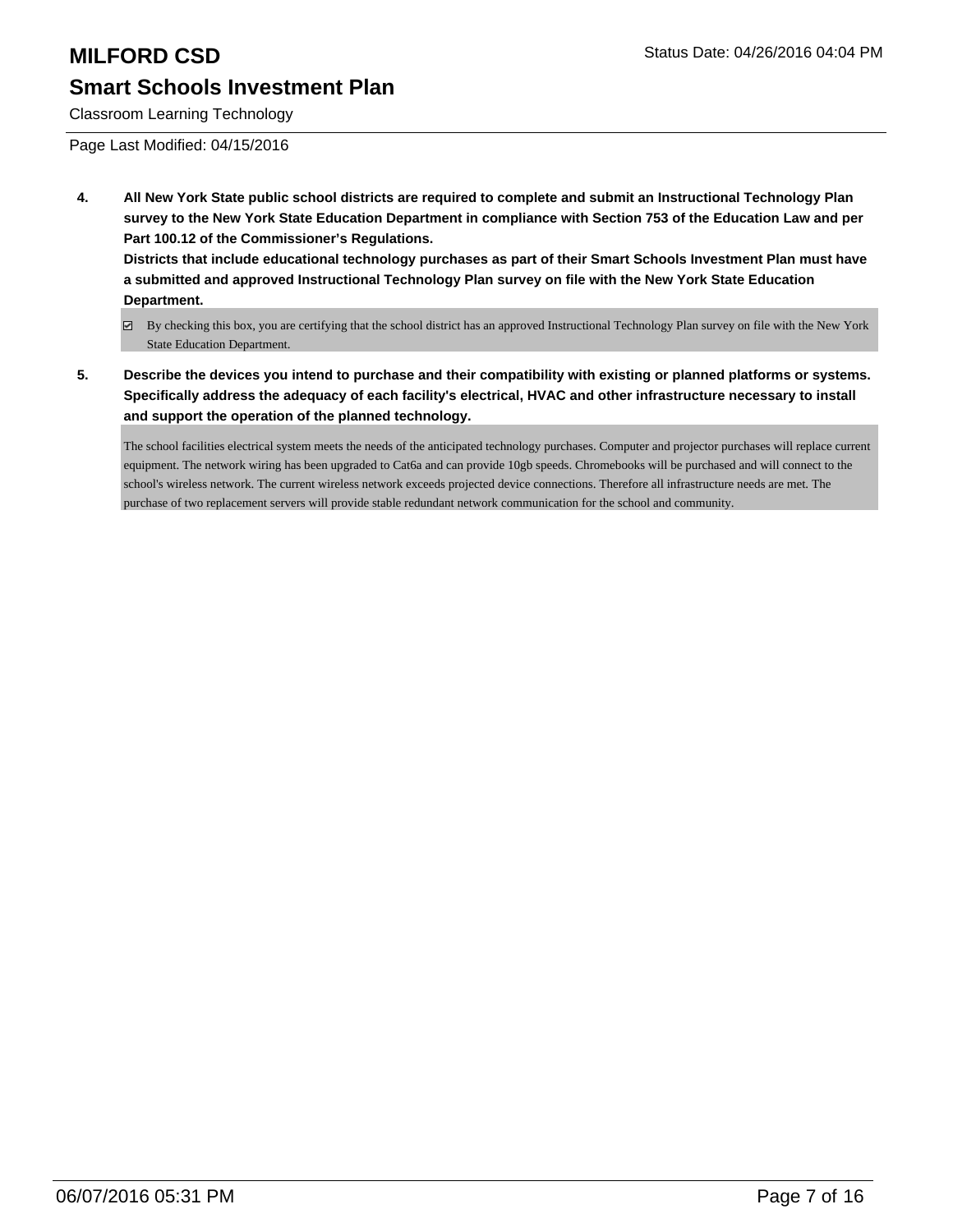Classroom Learning Technology

Page Last Modified: 04/15/2016

- **6. Describe how the proposed technology purchases will:**
	- **> enhance differentiated instruction;**
	- **> expand student learning inside and outside the classroom;**
	- **> benefit students with disabilities and English language learners; and**
	- **> contribute to the reduction of other learning gaps that have been identified within the district.**

**The expectation is that districts will place a priority on addressing the needs of students who struggle to succeed in a rigorous curriculum. Responses in this section should specifically address this concern and align with the district's Instructional Technology Plan (in particular Question 2 of E. Curriculum and Instruction: "Does the district's instructional technology plan address the needs of students with disabilities to ensure equitable access to instruction, materials and assessments?" and Question 3 of the same section: "Does the district's instructional technology plan address the provision of assistive technology specifically for students with disabilities to ensure access to and participation in the general curriculum?"**

**Classroom Technology Purchases will:**

**Enhance Differentiated Instruction**

**Chromebooks and Interactive Projection Technology will provide different students with different avenues of learning. Google offers schools a free, secure, hosted solution for teachers and students to collaborate. Once teachers and students login, they have access to a variety of Google applications, including word processing, spreadsheet, and publishing applications. Google Apps offers a variety of educational tools that can be used by teachers and students.**

**Interactive Projection Technology allows students to explore lesson content, create and deliver presentations, and play education games that are student centered and collaborative. They offer different strategies and approaches for differentiating instruction.**

**Expand Student Learning Inside and Outside the Classroom**

**A 1-1 Chromebook initiative allows for students to learn inside and outside the classroom. Students can "share" their homework with their teacher, and the teacher can correct and return it without printing a page! Another exciting feature for students is the capability to work on the same project at the same time with any other student or teacher. This may be done at any location.**

**Benefit Students with Disabilities and English Language Learners (ELL)**

**Chromebooks are an excellent assistive technology that offer apps and extensions that provide support for students with learning disabilities and ELL students. There are screen readers, text-to-speech and speech-text, screen magnification, curriculum resources, and many collaboration tools offered through the use of Chromebooks.**

**Sound Amplification Systems and "Smart" pens that record the teacher while the student is taking notes offer other forms of assistance for students with disabilities and ELL students.**

**Contribute to the Reduction of other Learning Gaps that have been Identified by the District**

**The Technology Committee meets at least four times per year and includes the: Technology Director, Chief Information Officer, Grant Writer, Principal, a teacher from the Elementary, Middle School, and High School, and the Library Media Specialist.**

**The technology plan's future goals reflect commitment, and show a collaborative, district-wide effort to improve communication, professional development, and integration of technology to close the achievement gap. The district has shown an interest in increasing its role in the community, and now has a district website and school-based email system for more effective communication with other schools and the community at large. Most importantly, the district goals now reflect direct student improvement initiatives, based on the schools CDEP (Comprehensive District Education Plan).**

**The District has identified the following technology gaps and plans to use utilize Smart Schools funding to fill its technology needs. This will allow the District to focus other resources on professional development and staffing gaps.**

- **• Device Gap (laptops/desktops/chromebooks/Interactive Projection Technology older than five years)**
- **• Professional Development (use of technology)**
- **• Staffing (technology management/assistance)**
- **• Other (integrated security system)**

**Blended Learning Enhancement**

**The technology purchased through Smart School's funding will enhance the two Distant Learning rooms in the building that offer shared classroom teaching and college level courses. Through the added use of the Chromebooks, virtual Google classrooms are set-up allowing for online learning and flipped classrooms.**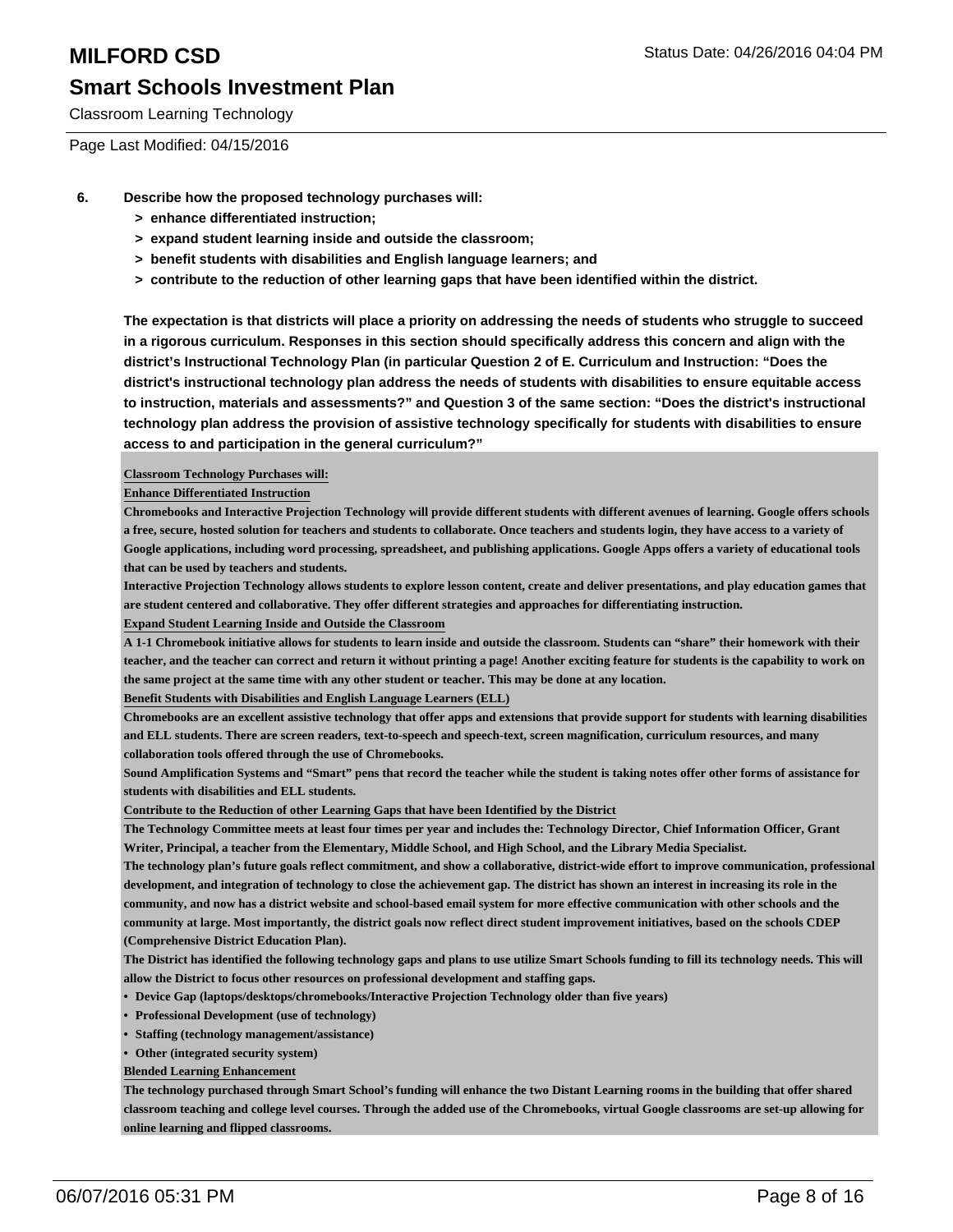Classroom Learning Technology

Page Last Modified: 04/15/2016

**7. Where appropriate, briefly describe how the proposed technology purchases will enhance ongoing communication with parents and other stakeholders and help the district facilitate technology-based regional partnerships, including distance learning and other efforts.**

The technology purchased through Smart School's funding will enhance the two Distant Learning rooms in the building that offer shared classroom teaching and college level courses. The robust replacement computers for the Project Lead the Way Engineering room will allow for technology-based partnerships promoting online learning, virtual field trips, and connections with professionals in the STEM field.

Through the added use of the Chromebooks, virtual Google classrooms may be setup allowing for online learning and flipped classrooms. Every Friday, the parents of Pre-K - 2 grade are invited to the morning program which highlights student accomplishments and offers exciting educational presentations. The AV rover portable projector/amplification system allows for all to see and hear the program. This technology enhances ongoing communication with parents and other stakeholders.

The interactive projection technology will be used in classrooms where teachers are desiring to expand their use of technology to connect with students and increase collaboration.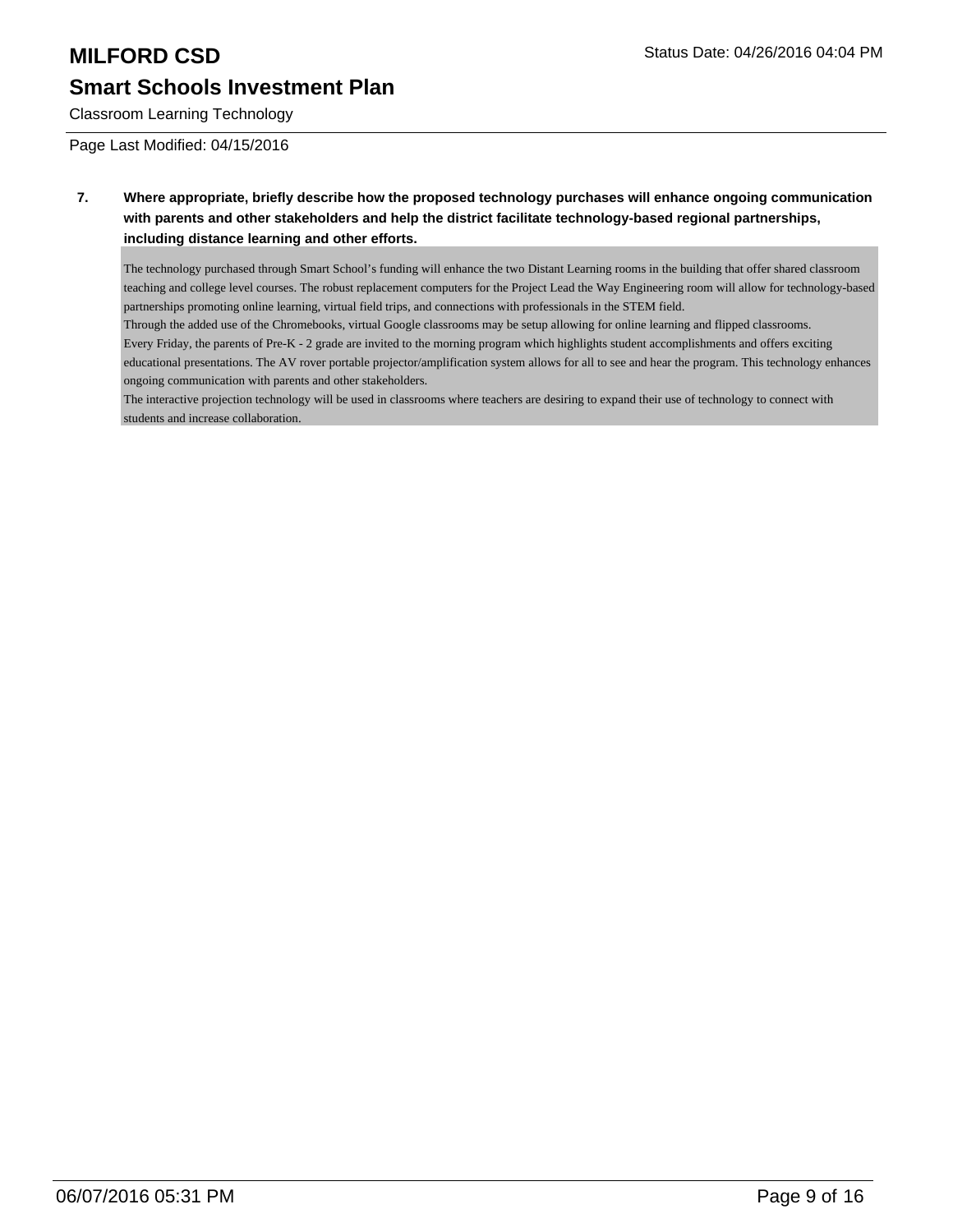Classroom Learning Technology

Page Last Modified: 04/15/2016

**8. Describe the district's plan to provide professional development to ensure that administrators, teachers and staff can employ the technology purchased to enhance instruction successfully.**

**Note: This response should be aligned and expanded upon in accordance with your district's response to Question 1 of F. Professional Development of your Instructional Technology Plan: "Please provide a summary of professional development offered to teachers and staff, for the time period covered by this plan, to support technology to enhance teaching and learning. Please include topics, audience and method of delivery within your summary."**

Professional Development at Milford Central School may include but is not limited to:

### **Individualized Training**

**Description:** A media specialist meets with a staff member to learn a specific computer application or concept. The computer teacher provides oneon-one direct instruction to the staff member.

**Example:** A teacher would like to learn how to use a computer graphing program and makes an appointment with the computer teacher for a handson training session.

**Advantages:** Provides the classroom teacher with personalized instruction and has immediate impact on classroom instruction.

**Disadvantages:** Very time consuming.

**Recommendations:** Individualized training should be used only in special situations.

### **Teacher Consultation**

**Description**: A media specialist or mentor teacher meets with a classroom teacher to discuss options for a computer project. The computer teacher makes recommendations for software, as well as suggesting strategies for managing the project. No hands-on instruction occurs.

**Example:** A teacher would like to learn how to create a classroom newspaper. The teacher meets with the media specialist or mentor teacher to discuss software options.

**Advantages:** Necessary support is provided for a teacher to help him/her integrate technology into the curriculum.

**Disadvantages:** Somewhat inefficient since only one person is supported.Recommendations: Since teacher consultations are an important way to help teachers use computers to enhance instruction, they should be continued. It may be desirable to arrange grade level consultations to improve efficiency.

### **Staff Development Workshops**

**Description:** A group of staff members attends a two or three hour workshop, sponsored by the Curriculum Center, which deals with a specific topic. **Example:** Eight fourth grade teachers attend a workshop to learn how to graph weather data using a computer. The graphing activity is part of a science unit.

**Advantages:** Workshops allow for focused instruction. This format is particularly useful for grade level projects and computer topics.

**Disadvantages:** Limited time can limit effectiveness.

**Recommendations:** Several workshops, based on grade level computer curriculum themes, should be offered during the year.

### **Professional Development (PD) Courses**

**Description:** A variety of formats, including six week courses, weekend courses, research projects, mini-grants, and courses designed for specific departments or grade levels allow staff to learn about issues in computer education.

**Example**: Twelve teachers attend a weekend course entitled "Using the Internet in the Elementary Curriculum."

**Advantages:** Extended experience with computers allows participants to investigate a topic thoroughly. Valuable hands-on experiences are provided. **Disadvantages:** Staff must elect to take courses (although the majority of teachers have participated in PD courses).

Recommendations: PD Courses should be repeated and offerings should be expanded.

### **9. Districts must contact the SUNY/CUNY teacher preparation program that supplies the largest number of the district's new teachers to request advice on innovative uses and best practices at the intersection of pedagogy and educational technology.**

By checking this box, you certify that you have contacted the SUNY/CUNY teacher preparation program that supplies the largest number of your new teachers to request advice on these issues.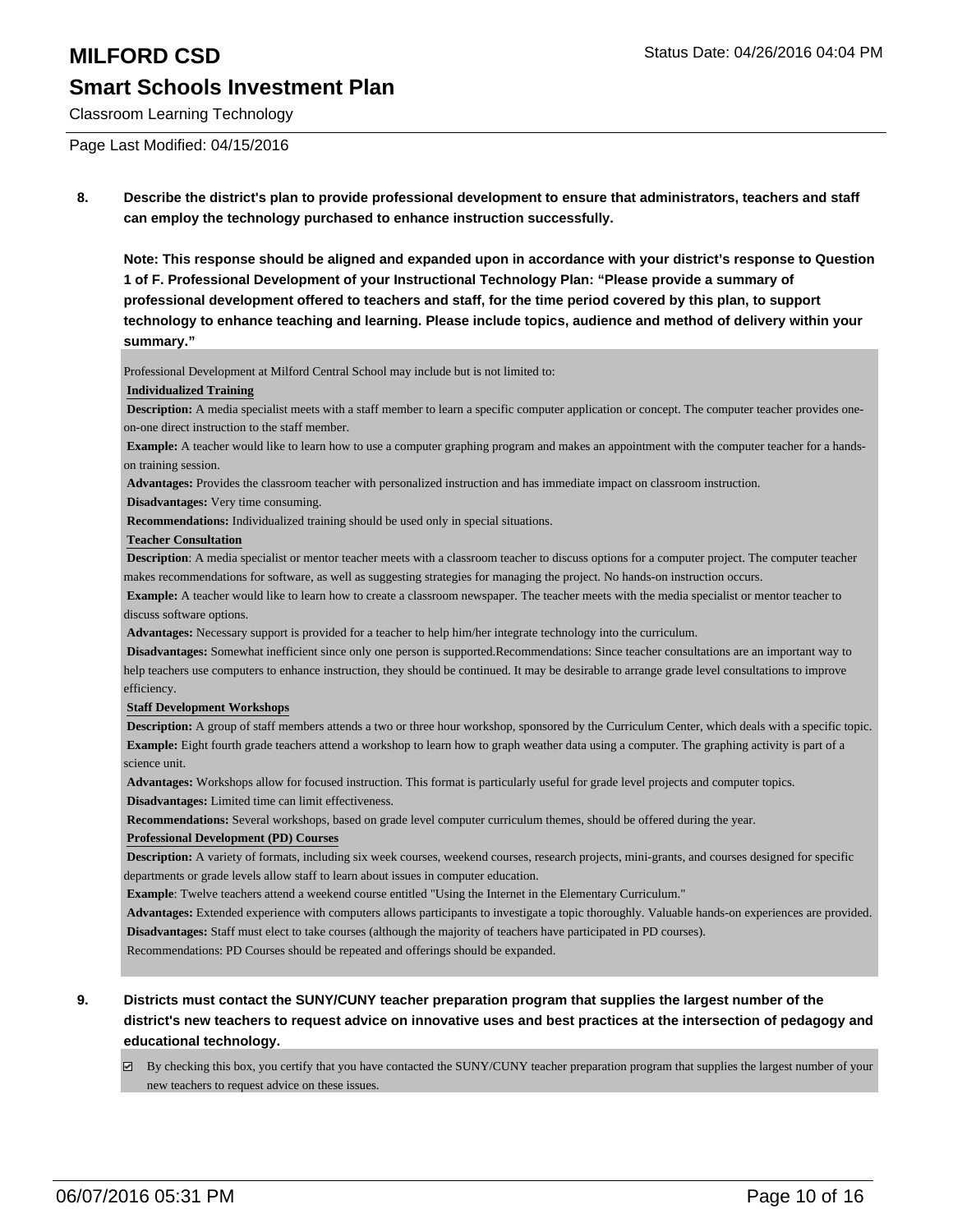Classroom Learning Technology

Page Last Modified: 04/15/2016

**10. A district whose Smart Schools Investment Plan proposes the purchase of technology devices and other hardware must account for nonpublic schools in the district.**

**Are there nonpublic schools within your school district?**

 $\Box$  Yes

**☑** No

## **11. Nonpublic Classroom Technology Loan Calculator**

**The Smart Schools Bond Act provides that any Classroom Learning Technology purchases made using Smart Schools funds shall be lent, upon request, to nonpublic schools in the district. However, no school district shall be required to loan technology in amounts greater than the total obtained and spent on technology pursuant to the Smart Schools Bond Act and the value of such loan may not exceed the total of \$250 multiplied by the nonpublic school enrollment in the base year at the time of enactment. See:**

**http://www.p12.nysed.gov/mgtserv/smart\_schools/docs/Smart\_Schools\_Bond\_Act\_Guidance\_04.27.15\_Final.pdf.**

|                                       | 1. Classroom<br>Technology<br>Sub-allocation | 2. Public<br>Enrollment<br>$(2014 - 15)$ | 3. Nonpublic<br><b>Enrollment</b><br>(2014-15) | l 4. Sum of<br>Public and<br>Nonpublic<br>Enrollment                                          | 15. Total Per<br>Pupil Sub-<br>Iallocation | 6. Total<br>Nonpublic Loan  <br>Amount |
|---------------------------------------|----------------------------------------------|------------------------------------------|------------------------------------------------|-----------------------------------------------------------------------------------------------|--------------------------------------------|----------------------------------------|
| Calculated Nonpublic Loan<br>  Amount |                                              |                                          |                                                | (No Response)   (No Response)   (No Response)   (No Response)   (No Response)   (No Response) |                                            |                                        |

**12. To ensure the sustainability of technology purchases made with Smart Schools funds, districts must demonstrate a long-term plan to maintain and replace technology purchases supported by Smart Schools Bond Act funds. This sustainability plan shall demonstrate a district's capacity to support recurring costs of use that are ineligible for Smart Schools Bond Act funding such as device maintenance, technical support, Internet and wireless fees, maintenance of hotspots, staff professional development, building maintenance and the replacement of incidental items. Further, such a sustainability plan shall include a long-term plan for the replacement of purchased devices and equipment at the end of their useful life with other funding sources.**

 $\boxtimes$  By checking this box, you certify that the district has a sustainability plan as described above.

**13. Districts must ensure that devices purchased with Smart Schools Bond funds will be distributed, prepared for use, maintained and supported appropriately. Districts must maintain detailed device inventories in accordance with generally accepted accounting principles.**

By checking this box, you certify that the district has a distribution and inventory management plan and system in place.

**14. If you are submitting an allocation for Classroom Learning Technology complete this table. Note that the calculated Total at the bottom of the table must equal the Total allocation for this category that you entered in the SSIP Overview overall budget.**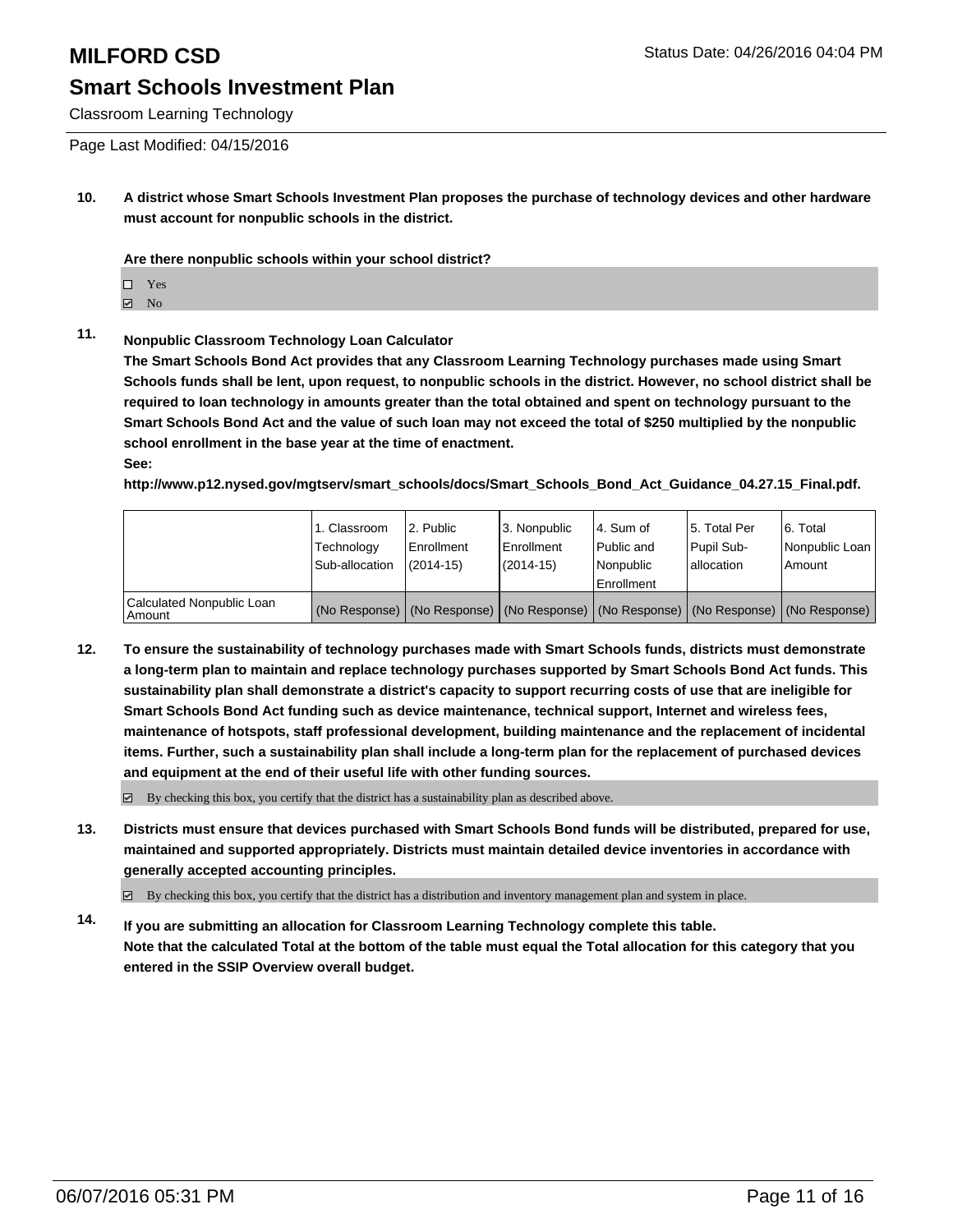Classroom Learning Technology

Page Last Modified: 04/15/2016

|                          | Sub-Allocation |
|--------------------------|----------------|
| Interactive Whiteboards  | 48,405         |
| Computer Servers         | 13,042         |
| <b>Desktop Computers</b> | 39,450         |
| <b>Laptop Computers</b>  | 29,685         |
| <b>Tablet Computers</b>  | $\Omega$       |
| <b>Other Costs</b>       | 15,256         |
| Totals:                  | 145,838.00     |

| Select the allowable expenditure | Item to be Purchased                    | Quantity       | Cost per Item | <b>Total Cost</b> |
|----------------------------------|-----------------------------------------|----------------|---------------|-------------------|
| type.                            |                                         |                |               |                   |
| Repeat to add another item under |                                         |                |               |                   |
| each type.                       |                                         |                |               |                   |
| <b>Desktop Computers</b>         | Optiplex 7440 Dell                      | 50             | 789           | 39,450            |
| <b>Other Costs</b>               | Epson Powerlite Projector               | 1              | 5,586         | 5,586             |
| Interactive Whiteboards          | Infocus JTouch 70                       | 15             | 3,227         | 48,405            |
| <b>Laptop Computers</b>          | Dell E5450/5450 BTX laptop              | 15             | 799           | 11,985            |
| <b>Laptop Computers</b>          | Acer C738 11.6 Touch Chromebook         | 59             | 300           | 17,700            |
| <b>Computer Servers</b>          | <b>HP Servers</b>                       | $\overline{2}$ | 6,521         | 13,042            |
| <b>Other Costs</b>               | AV Rover Portable Projection Cart       | 1              | 2,625         | 2,625             |
| <b>Other Costs</b>               | <b>Chromebook Covers</b>                | 59             | <b>20</b>     | 1,180             |
| <b>Other Costs</b>               | Belkin Storage and Charge Station       | $\overline{7}$ | 175           | 1,225             |
| <b>Other Costs</b>               | <b>Chromebook Adapters and Headsets</b> | 59             | 40            | 2,360             |
| <b>Other Costs</b>               | <b>Laptop Power Adapters</b>            | 15             | 43            | 645               |
| <b>Other Costs</b>               | <b>Laptop Charging Stations</b>         | 15             | 109           | 1,635             |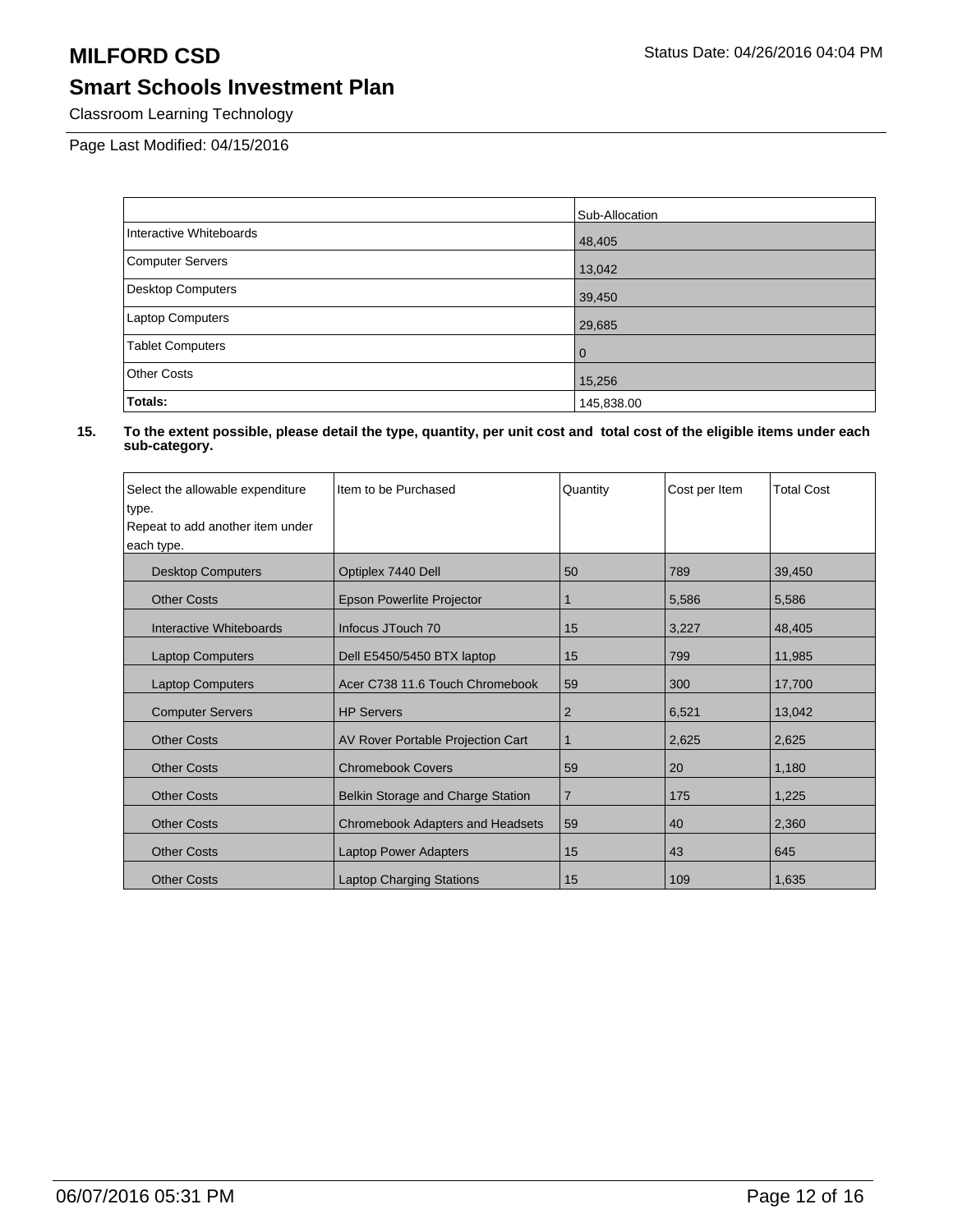Pre-Kindergarten Classrooms

Page Last Modified: 04/15/2016

**1. Provide information regarding how and where the district is currently serving pre-kindergarten students and justify the need for additional space with enrollment projections over 3 years.**

(No Response)

- **2. Describe the district's plan to construct, enhance or modernize education facilities to accommodate prekindergarten programs. Such plans must include:**
	- **Specific descriptions of what the district intends to do to each space;**
	- **An affirmation that pre-kindergarten classrooms will contain a minimum of 900 square feet per classroom;**
	- **The number of classrooms involved;**
	- **The approximate construction costs per classroom; and**
	- **Confirmation that the space is district-owned or has a long-term lease that exceeds the probable useful life of the improvements.**

(No Response)

**3. Smart Schools Bond Act funds may only be used for capital construction costs. Describe the type and amount of additional funds that will be required to support ineligible ongoing costs (e.g. instruction, supplies) associated with any additional pre-kindergarten classrooms that the district plans to add.**

(No Response)

**4. All plans and specifications for the erection, repair, enlargement or remodeling of school buildings in any public school district in the State must be reviewed and approved by the Commissioner. Districts that plan capital projects using their Smart Schools Bond Act funds will undergo a Preliminary Review Process by the Office of Facilities Planning.**

| Project Number |  |
|----------------|--|
| (No Response)  |  |

**5. If you have made an allocation for Pre-Kindergarten Classrooms, complete this table.**

**Note that the calculated Total at the bottom of the table must equal the Total allocation for this category that you entered in the SSIP Overview overall budget.**

|                                          | Sub-Allocation |
|------------------------------------------|----------------|
| Construct Pre-K Classrooms               | (No Response)  |
| Enhance/Modernize Educational Facilities | (No Response)  |
| Other Costs                              | (No Response)  |
| Totals:                                  |                |

| Select the allowable expenditure | Item to be purchased | Quantity      | Cost per Item | <b>Total Cost</b> |
|----------------------------------|----------------------|---------------|---------------|-------------------|
| type.                            |                      |               |               |                   |
| Repeat to add another item under |                      |               |               |                   |
| each type.                       |                      |               |               |                   |
| (No Response)                    | (No Response)        | (No Response) | (No Response) | (No Response)     |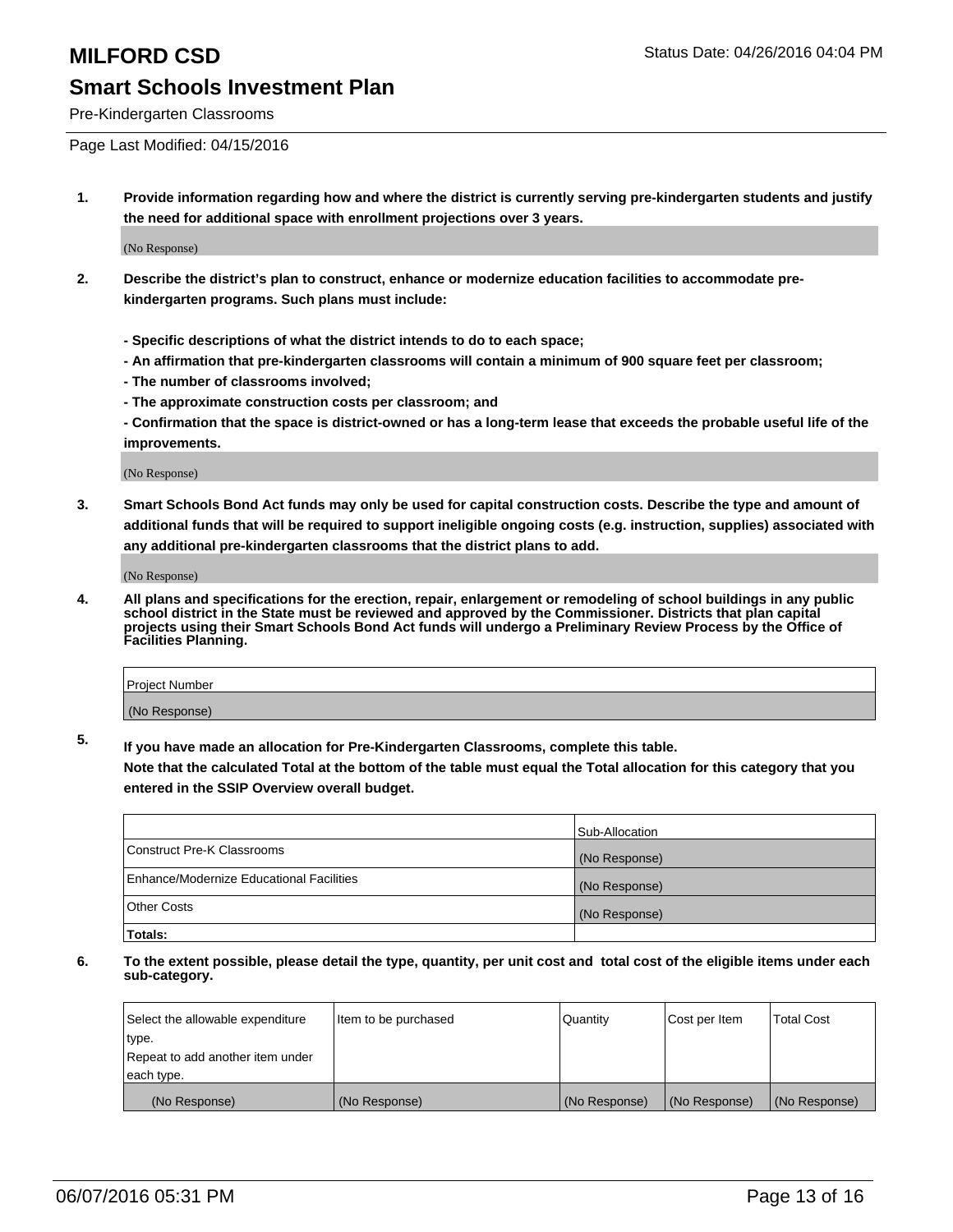Replace Transportable Classrooms

Page Last Modified: 04/15/2016

**1. Describe the district's plan to construct, enhance or modernize education facilities to provide high-quality instructional space by replacing transportable classrooms.**

(No Response)

**2. All plans and specifications for the erection, repair, enlargement or remodeling of school buildings in any public school district in the State must be reviewed and approved by the Commissioner. Districts that plan capital projects using their Smart Schools Bond Act funds will undergo a Preliminary Review Process by the Office of Facilities Planning.**

| <b>Project Number</b> |  |
|-----------------------|--|
| (No Response)         |  |

**3. For large projects that seek to blend Smart Schools Bond Act dollars with other funds, please note that Smart Schools Bond Act funds can be allocated on a pro rata basis depending on the number of new classrooms built that directly replace transportable classroom units.**

**If a district seeks to blend Smart Schools Bond Act dollars with other funds describe below what other funds are being used and what portion of the money will be Smart Schools Bond Act funds.**

(No Response)

**4. If you have made an allocation for Replace Transportable Classrooms, complete this table. Note that the calculated Total at the bottom of the table must equal the Total allocation for this category that you entered in the SSIP Overview overall budget.**

|                                                | Sub-Allocation |
|------------------------------------------------|----------------|
| Construct New Instructional Space              | (No Response)  |
| Enhance/Modernize Existing Instructional Space | (No Response)  |
| <b>Other Costs</b>                             | (No Response)  |
| Totals:                                        |                |

| Select the allowable expenditure | Item to be purchased | <b>Quantity</b> | Cost per Item | <b>Total Cost</b> |
|----------------------------------|----------------------|-----------------|---------------|-------------------|
| type.                            |                      |                 |               |                   |
| Repeat to add another item under |                      |                 |               |                   |
| each type.                       |                      |                 |               |                   |
| (No Response)                    | (No Response)        | (No Response)   | (No Response) | (No Response)     |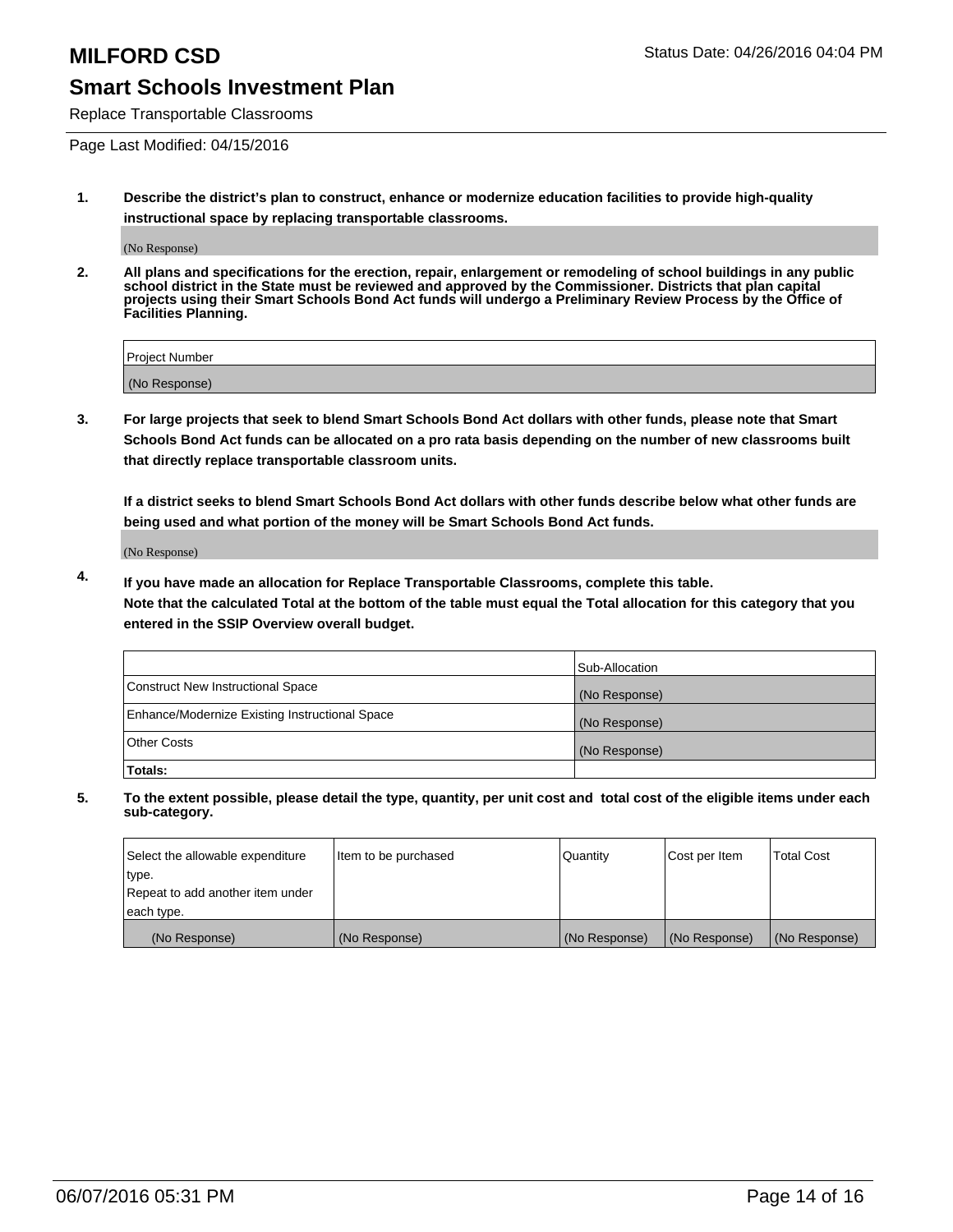High-Tech Security Features

Page Last Modified: 04/15/2016

**1. Describe how you intend to use Smart Schools Bond Act funds to install high-tech security features in school buildings and on school campuses.**

(No Response)

**2. All plans and specifications for the erection, repair, enlargement or remodeling of school buildings in any public school district in the State must be reviewed and approved by the Commissioner. Districts that plan capital projects using their Smart Schools Bond Act funds will undergo a Preliminary Review Process by the Office of Facilities Planning.** 

| Project Number |  |
|----------------|--|
| (No Response)  |  |

**3. Was your project deemed eligible for streamlined Review?**

□ Yes  $\hfill \square$  <br> No

**4. Include the name and license number of the architect or engineer of record.**

| Name          | License Number |
|---------------|----------------|
| (No Response) | (No Response)  |

**5. If you have made an allocation for High-Tech Security Features, complete this table.**

**Note that the calculated Total at the bottom of the table must equal the Total allocation for this category that you entered in the SSIP Overview overall budget.**

|                                                      | Sub-Allocation |
|------------------------------------------------------|----------------|
| Capital-Intensive Security Project (Standard Review) | (No Response)  |
| <b>Electronic Security System</b>                    | (No Response)  |
| <b>Entry Control System</b>                          | (No Response)  |
| Approved Door Hardening Project                      | (No Response)  |
| <b>Other Costs</b>                                   | (No Response)  |
| Totals:                                              |                |

| Select the allowable expenditure | Item to be purchased | Quantity      | Cost per Item | <b>Total Cost</b> |
|----------------------------------|----------------------|---------------|---------------|-------------------|
| type.                            |                      |               |               |                   |
| Repeat to add another item under |                      |               |               |                   |
| each type.                       |                      |               |               |                   |
| (No Response)                    | (No Response)        | (No Response) | (No Response) | (No Response)     |